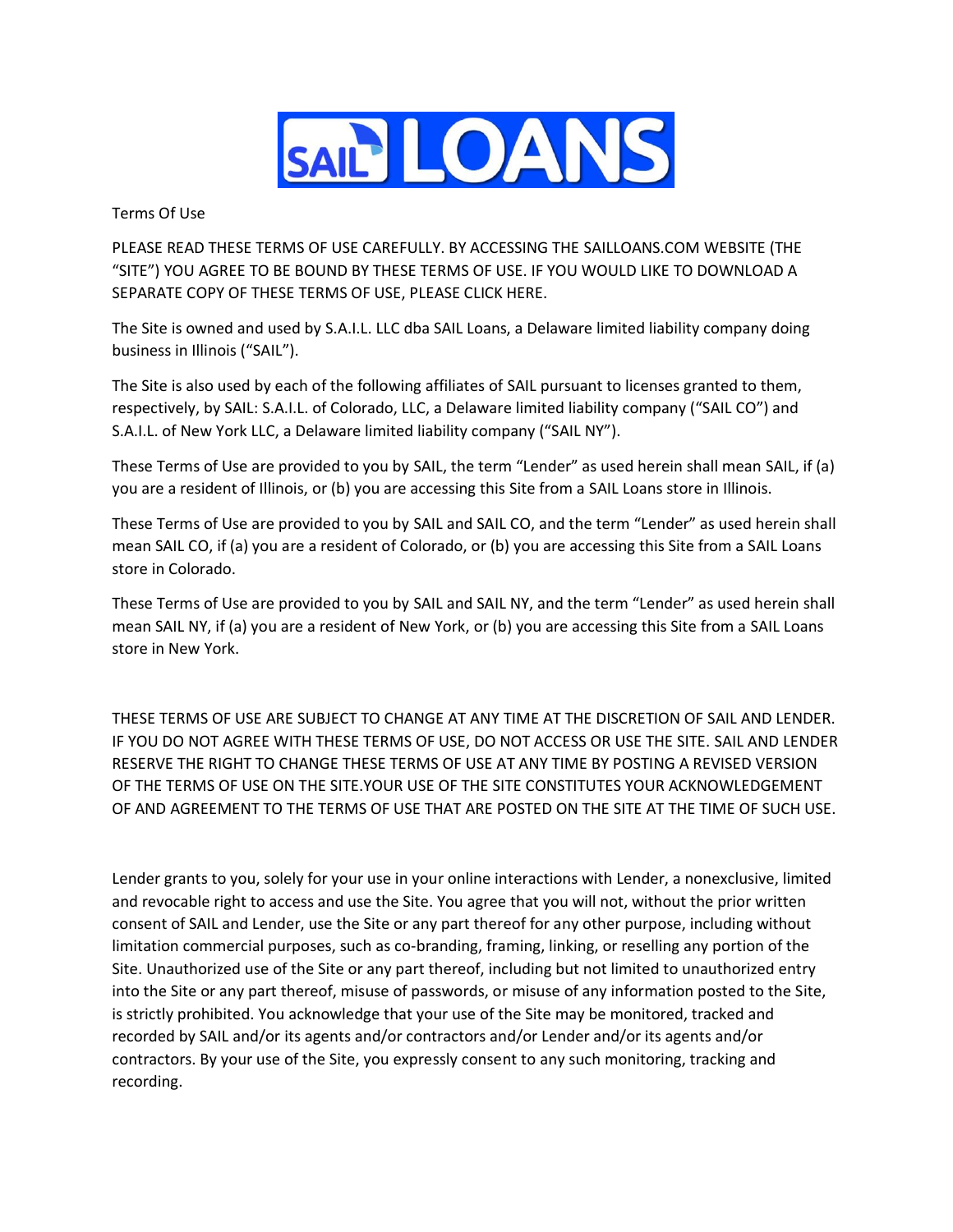The Site may be accessed using most browsers (browsers supported include without limitation: Chrome, Safari, Firefox, Edge, and IE 10 and requires cookies to be enabled for you to apply for a loan and to access and use your online account(s) with Lender ("Account"). Your online loan application will be sent to Lender using secure SSL industry standard encryption. You should receive an acknowledgement of receipt from Lender after submitting your application, but if you do not, please check your spam folder, and then contact Lender's customer service department. Please do not submit specific questions regarding your Account through Lender's Contact Us link, as this is not a secure form of communication. Please contact Lender's customer service department at 833.700.7245 with questions regarding your application or Account. For media inquiries, please contact 847.827.9405.

Privacy Policy: Each Lender respects the privacy of users of the Site. Please refer to the Privacy Policy https://sailloans.com/privacy/'s which explains how each Lender collects, uses, and discloses your personal and non-personal information. Your use of the Site constitutes your acknowledgment of and agreement to the Privacy Policy that is posted on the Site at the time of such use.

Equipment: Each of SAIL and Lender is not responsible for any errors or problems that arise from equipment malfunction and/or failure of any computer or other device you use to access the Site. If you access your Account from a public or shared computer or device, you are responsible for signing out of your Account at the end of your session.

Cookies: A cookie is a piece of information which a web server may place on any computer or device you use when you visit the Site. The use of cookies by the Site facilitates your Internet session, maintains security and improves the user experience. For example, cookies are used to verify your identity, remember your personal settings such as your Account preferences, and monitor your use of the Site to improve its services. If you choose not to enable cookies on your browser, you will not be able to apply for a loan on the Site or access or use your online Account.

Passwords and Account Access: Lender may at its option change the parameters for the password used to access your Account ("Password") without prior notice to you, and if Lender does so, you will be required to change your Password the next time you access your Account. You will use reasonable security methods to prevent others from obtaining your Password or other identifying information. To prevent unauthorized access to your Account, you agree to protect and keep confidential your Account number(s), User ID(s), Password(s), and any other means of accessing your Account. Failure to do so could permit unauthorized persons to gain access to your sensitive personal and Account information and to use that information for fraudulent purposes, including identity theft. If you disclose your Account number(s), User ID(s), Password(s), and/or any other means of accessing your Account to any person(s) or entity, you assume all risks and losses associated with such disclosure. If you permit any other person(s) or entity to use the Site on your behalf, or to access or use your Account number(s), User ID(s), Password(s), or other means to access your Account, you are responsible for any transactions and activities performed from your Account and for any use of your personal and Account information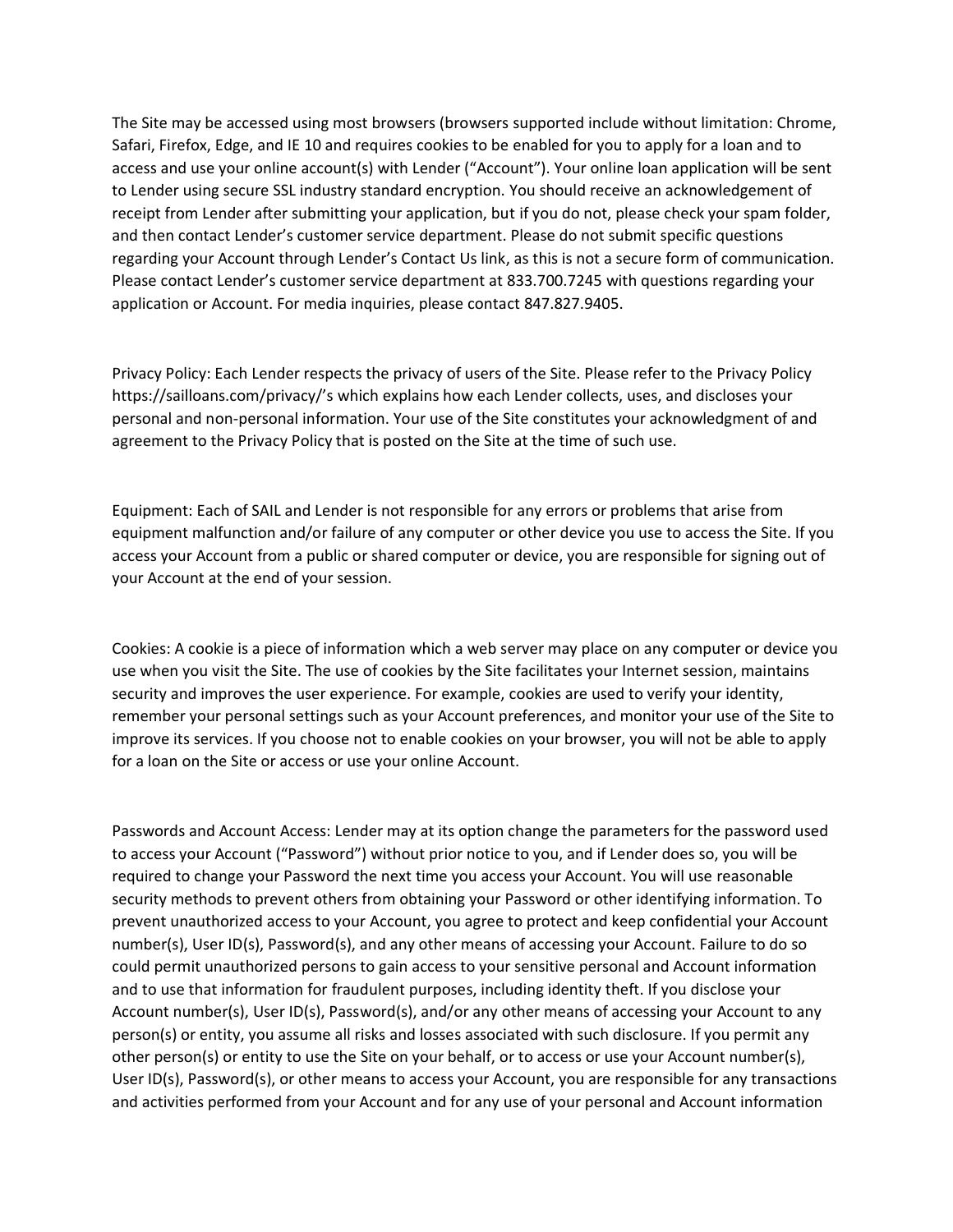by such person(s) or entity. You agree that if you believe or know that someone may attempt to access or has accessed your Account without your permission, or that any other unauthorized use or security breach has occurred, you will immediately notify Lender at 833.700.7245.

Copyright Notices: The Site and all parts thereof, including but not limited to all functionality, content, design, text, sound recordings and images, are owned or licensed by SAIL and/or Lender, except as otherwise expressly stated therein, and may not be copied, modified, transmitted, displayed, performed, distributed (for compensation or otherwise), licensed, altered, framed, stored for subsequent use or otherwise used in whole or in part in any manner without the prior written authorization of SAIL and Lender. Content, design, text, sound recordings and images owned by third parties other than SAIL or Lender and posted on the Site are subject to such third parties' respective terms of use (or other user agreement) and applicable law.

Trademark Notices: The trade names, marks, and logos of SAIL and Lender are owned by SAIL and Lender, respectively, and may not be used, copied, modified, transmitted, displayed, distributed, licensed or altered without prior written authorization from SAIL or Lender, as applicable. Other product and company names that are mentioned on the Site may be trademarks of their respective owners and such trademarks are subject to each respective owner's terms of use (or other user agreement) and applicable law.

Web Content and Materials: Each of SAIL and Lender does not warrant the completeness, timeliness, or accuracy of any information on the Site.

SAIL AND/OR LENDER MAY AT ANY TIME, WITHOUT PRIOR NOTICE TO YOU AND WITHOUT ANY LIABILITY TO YOU, DISCONTINUE OR MAKE CHANGES IN THE INFORMATION AND/OR ANY PRODUCTS AND/OR SERVICES OFFERED ON THE SITE. EACH OF SAIL AND LENDER RESERVES THE RIGHT TO TERMINATE ANY OR ALL OF THE SITE'S CONTENT, PRODUCTS AND/OR SERVICES AT ANY TIME WITHOUT PRIOR NOTICE TO YOU.

SAILLOANS.COM MAY DISCONTINUE OR MAKE CHANGES IN THE INFORMATION, PRODUCTS OR SERVICES AT ANY TIME WITHOUT PRIOR NOTICE TO YOU AND WITHOUT ANY LIABILITY TO YOU. SAILLOANS.COM RESERVES THE RIGHT TO TERMINATE ANY OR ALL OF THE SITE'S CONTENT OR SERVICES WITHOUT PRIOR NOTICE TO THE USER. THE AVAILABILITY OF THE SITE'S INFORMATION, PRODUCTS OR SERVICES DOES NOT MEAN SAILLOANS.COM DISTRIBUTING OR SOLICITATING, TO ANY PERSON, TO USE THE WEBSITE OR SUCH INFORMATION, PRODUCTS OR SERVICES WHERE PROHIBITED BY LAW.